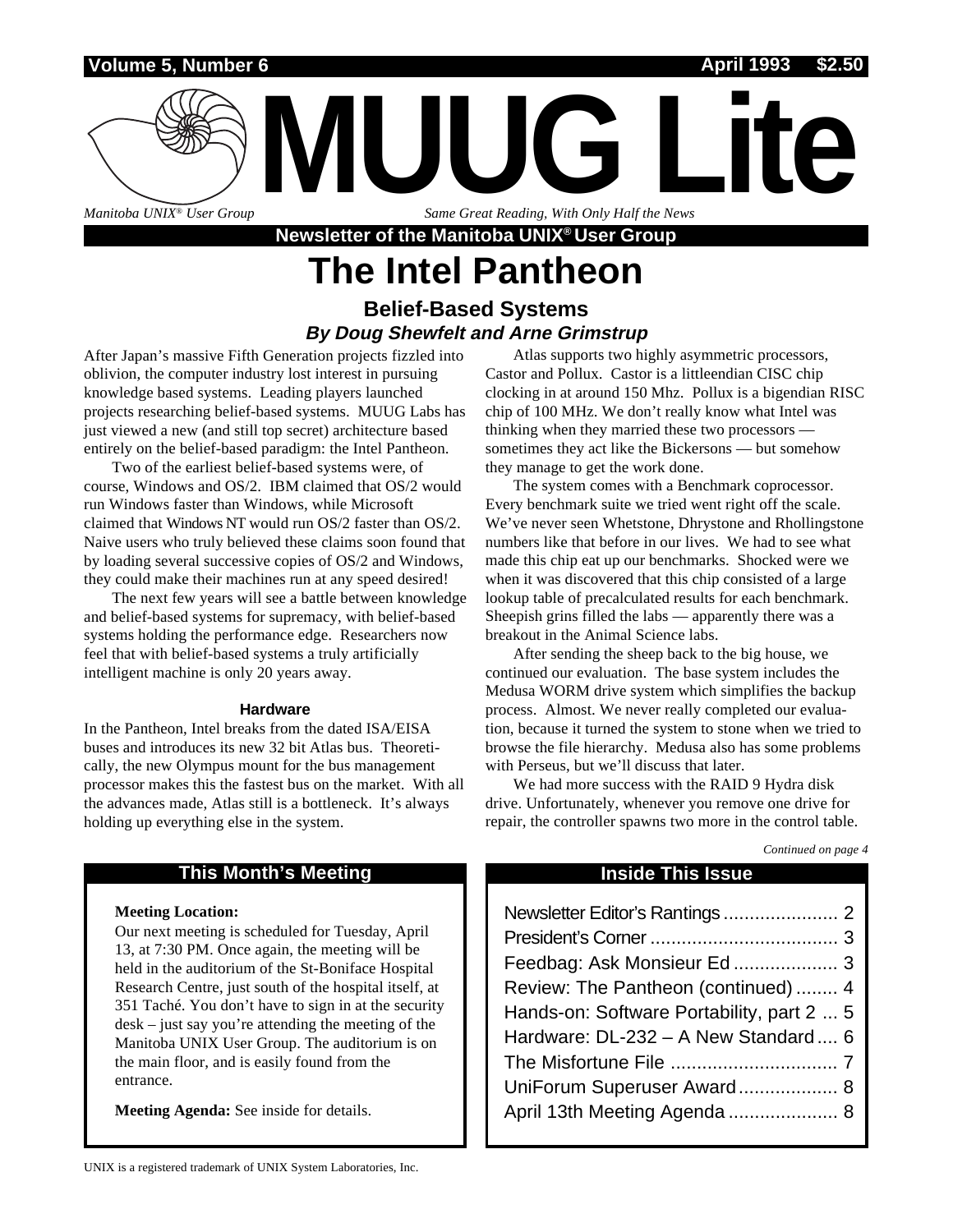### **RANTINGS**

# **Groping With Change**

### **(Name and address withheld)**

Last month, and the month before that, we talked about dealing with change in our industry. We could start on a completely new topic this month, but why change now?

Working in the computer industry, we see so much change, we tend to become jaded about it. But change is not unique to our industry. Oh no, it's everywhere you go. You can't walk into any store these days without seeing it, and walking out with pockets full of it!

In fact, I'm getting pretty darn tired of dealing with all this change. And you know who's fault it is that we have to put up with so much change? Brian Mulroney's, of course! What? You don't believe me? Well, consider this.

What have been the two changes in Canadian monetary policy in the last few years that have resulted in an increase in the amount of coins we have to carry around? First, there was the loonie, that awkward, heavy coin that replaced the good-old dollar bill. Then, there was the GST, which ensured that nothing would ever again have a price that was a round number. So, not only do we have to shell out more money to the government than ever before, but now all we

| President:                  | Susan Zuk           | $(W)$ 631-2530 |
|-----------------------------|---------------------|----------------|
| Vice-President:             | <b>Bary Finch</b>   | $(W)$ 934-2723 |
| Treasurer:                  | Rick Horocholyn     | $(W)$ 474-4533 |
| Secretary:                  | Roland Schneider    | 1-482-5173     |
| Membership Sec.:            | Richard Kwiatkowski | 589-4857       |
| <b>Mailing List:</b>        | Roland Schneider    | 1-482-5173     |
| <b>Meeting Coordinator:</b> | Paul Hope           | $(W)$ 237-2361 |
| Newsletter editor:          | Gilbert Detillieux  | 489-7016       |
| <b>Publicity Director</b>   | Gilles Detillieux   | 489-7016       |
| Information:                | Susan Zuk           | $(W)$ 631-2530 |
|                             |                     | (FAX) 694-3901 |
| (or)                        | Gilbert Detillieux  | $(H)$ 489-7016 |
|                             |                     | (FAX) 269-9178 |

**Manitoba UNIX User Group P.O. Box 130 Saint-Boniface, Manitoba R2H 3B4**

> **Internet E-mail: editor@muug.mb.ca**

get as a *thank-you* is a pocket full of loonies and pennies!

I think I'm finally starting to understand the logic of trickle-down economics. We end up with so much extra coinage in our pockets that the pocket material eventually wears away. As a result of this, coins start to fall through the holes in our pockets, *trickle down* our pant legs, and roll down the street, right to the feet of some poor homeless person. Hey, what do you know? It could work out after all!

Of course, it wouldn't be fair to blame it all on Brian Mulroney. Let's see... There's Michael Wilson too! Besides, who said life was fair? Anyway, my point is that blaming others won't necessarily solve anything. It will just give us the satisfaction of knowing that all of this mess is someone else's fault, and that whatever happens, we won't be held responsible.

And in the end, that's all that matters, since who knows what will happen tomorrow? OK, Jeanne Dixon knows. But for all we know, we could be hit by a meteor, or space aliens could take over, or... What?... What are you looking at?... Hey! Stop staring at me! Ahhh!  $\triangle$ 

### **The 1992-1993 Executive Copyright Policy and Disclaimer**

This newsletter is ©opyrighted by the Manitoba UNIX User Group. Articles may be reprinted without permission, for non-profit use, as long as the article is reprinted in its entirety and both the original author and the Manitoba UNIX User Group are given credit.

The Manitoba UNIX User Group, the editor, and contributors of this newsletter do not assume any liability for any damages that may occur as a result of information published in this newsletter.

### **Our Address Community Community Community Community Community Community Community Community Community Community**

The Manitoba UNIX User Group meets at 7:30 PM the second Tuesday of every month, except July and August. Meeting locations vary. The newsletter is mailed to all paid-up members one week prior to the meeting. Membership dues are \$25 annually and are due as indicated by the renewal date on your newsletter's mailing label. Membership dues are accepted by mail, or at any meeting.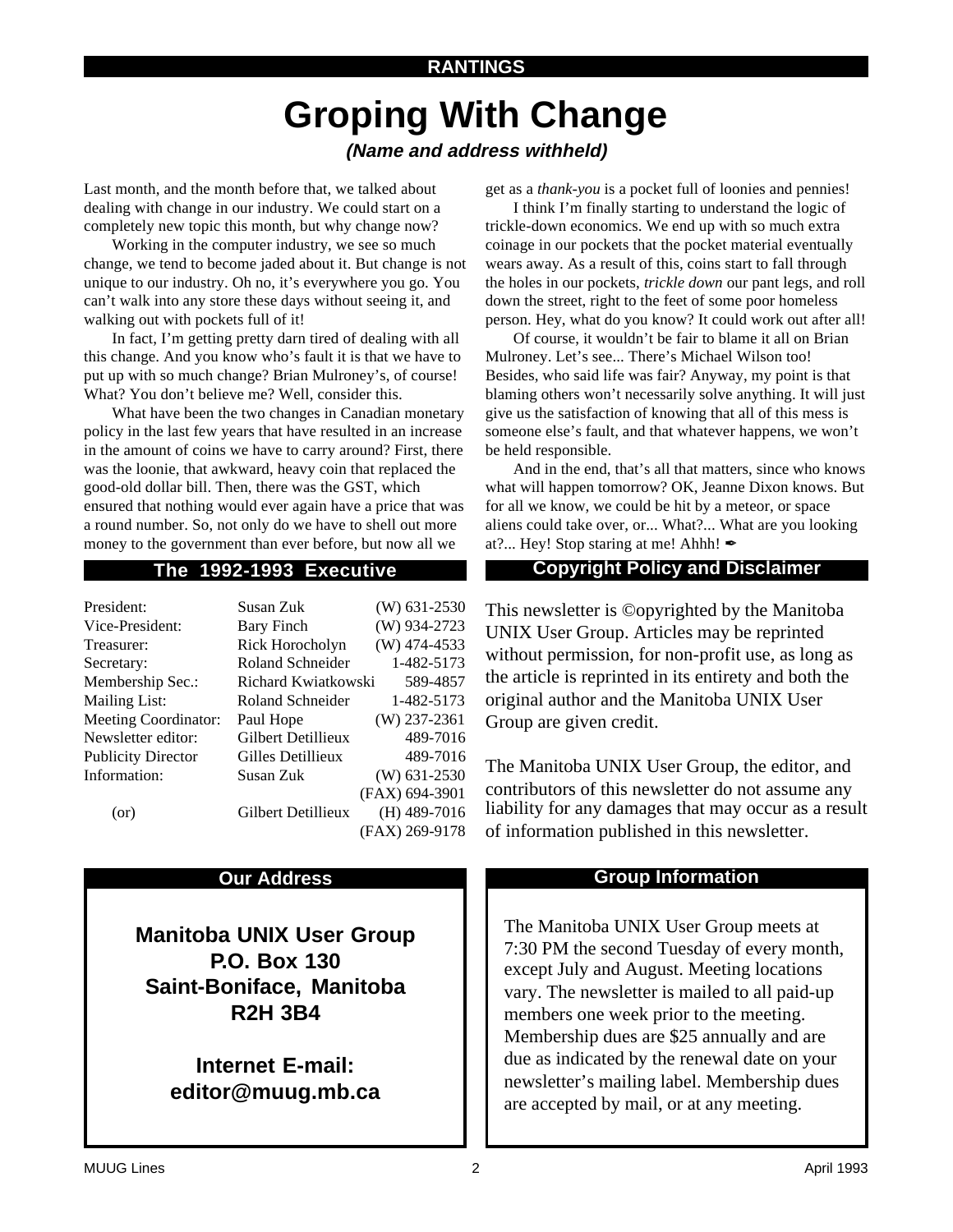### **PRESIDENT'S CORNER But Seriously, Folks... By Susan Zuk, President**

Welcome to MUUG's April Newsletter. This is the month where our editor likes to poke fun at the computer industry and give "April Fool's Day" a monthly feel. Hope you are having fun reading this edition.

We are in the process of preparing for ELSY Group's Computer Expo '93, which is to be held on May 8th and 9th. We have arranged for booth space and expect just as good, if not better, exposure than at last year's event. If any of you happened to attend, you will remember that there was a tremendous number of people flowing through the exhibit area and standing in lines waiting to enter. They have made this event bigger in order to accommodate more people and exhibitors. At our April meeting there will be a sign-up sheet requesting your help in manning the booth for a couple of hours on either day. Check your schedules so that you can sign-up and help us promote the group. Your help will be very much appreciated and will also allow you access to the show. If you cannot attend the meeting and would be available please e-mail or phone either myself (zuksue, 631-2530) or Gilles Detillieux (grdetil, 788-6766) with dates and times.

In continuing with the theme of promoting the group, we have started selling MUUG mugs. These mugs have our logo on one side and the caption "Wake up and smell the coffee, UNIX is here to stay" on the opposite side. We are selling these mugs to members for \$3.00. These items are quite the hit and have been selling so quickly that we have placed another order. If you would like to purchase one of these collectors items call the 1-800 number and ask for operator 1523 or come to the April meeting.

Bary Finch is in the midst of forming a SIG (special interest group) which will deal with a combination of LINUX and system administration topics. He will probably be calling a meeting for the beginning of May (tentatively set for Tuesday, May 4). If you are interested in becoming involved or being placed on a list to be contacted of upcoming meetings either e-mail or call Bary (bfinch, 934-2723).

Remember the request for nominations for UniForum Canada's Open Systems Superuser Award. The final date for nominations is May 10, 1993. Please read the last page of this issue and let me know if you have a person that could be Canada's Superuser. What a great way to promote our Manitoba talent.

I would like to thank Greg Moeller for his presentation last month on LINUX. His presentation provided us with some interesting information about LINUX as well as how it is being developed. This is a new flavour of UNIX for 386 PC's which is available free of charge. If you would like to know how to obtain a copy you can ask Greg via e-mail at <gkm@muug.mb.ca>. I feel that one of the interesting parts of this operating system is the way in which it is being developed. This is a truly international project, with the base being in Finland and contributors being from around the world. The development is being accelerated by LINUX users around the world providing patches and new code via the Internet. This really shows us what an amazing network the Internet has really become. It also shows how very quickly things can evolve. LINUX being about one and a half years old is growing quite rapidly and has many features and standards builtin. We will have to see if it can move into working with newer processors. Greg, please keep us informed as to the progress of this operating system. Thank you again for the interesting presentation.

This month we will hear about Windows NT from Mr. Greg Brezinski. He feels that he is entering the lion's pit by coming to our meeting. Please help us to give him a warm UNIX welcome. We can then leave him with a MUUG mug to remember us by. Don't worry Greg, we'll take good care of you!

Just one note before I go, mark in your calendars that the May topic and presentation is on Sybase.

Oh, Gilbert, the board has just nominated you to be newsletter editor for the next 5 year's. April Fool!! Take care, I look forward to seeing you at the meeting on April 13th.  $\blacktriangle$ 

## **FEEDBAG Ask Monsieur Ed**

*A column in which our flatulent UNIX expert answers questions made up to look as if they were submitted by members, or discussed at round table sessions.*

### **Tolerated by Gilbert Detillieux**

### **Dear Monsieur Ed,**

After staring at my computer's screen all day, my eyes go kind-of buggy, and I get pains in various parts of my body, especially in the neck and shoulders. What causes this to happen? Should I be concerned about it?

Are there any simple solutions to this problem? What can I do to avoid it, or to correct it when it happens? Yours achingly, Arnold P. Geekneck Programmer/Analyst Couch Potato Programming, Inc.

### **Dear Arnold,**

I'm glad you wrote me now, before it's too late. Yes, you should be concerned about this. Be afraid, be very afraid! I have received reports from various reliable sources such as the *Weekly Inquirer* and the *National Tattletale*, that indicate that *space aliens* have been living on Earth for several years, disguised as various pieces of high-tech equipment. *Computer monitors* are their favorite disguise, since this allows them to infiltrate an increasingly large number of homes and secretly watch you, without you even realizing it. Your buggy eyes are due to their *hypnotic Xrays*, which they use to probe your mind and control you. The muscle pain is due to experiments they perform on your body, while you're in a *computer-induced trance*.

I can't say any more... My monitor is starting to act up. **Hey! Stop staring at me! Ahhh!** 

*Monsieur Ed, a mysterious Frenchman who claims to be a* very old *editor (of course, of course), will return again next time he's accidentally set free. Consider yourselves warned. Gilbert Detillieux, a French-Canadian of non-mysterious origins, is mysteriously still the MUUG newsletter editor.*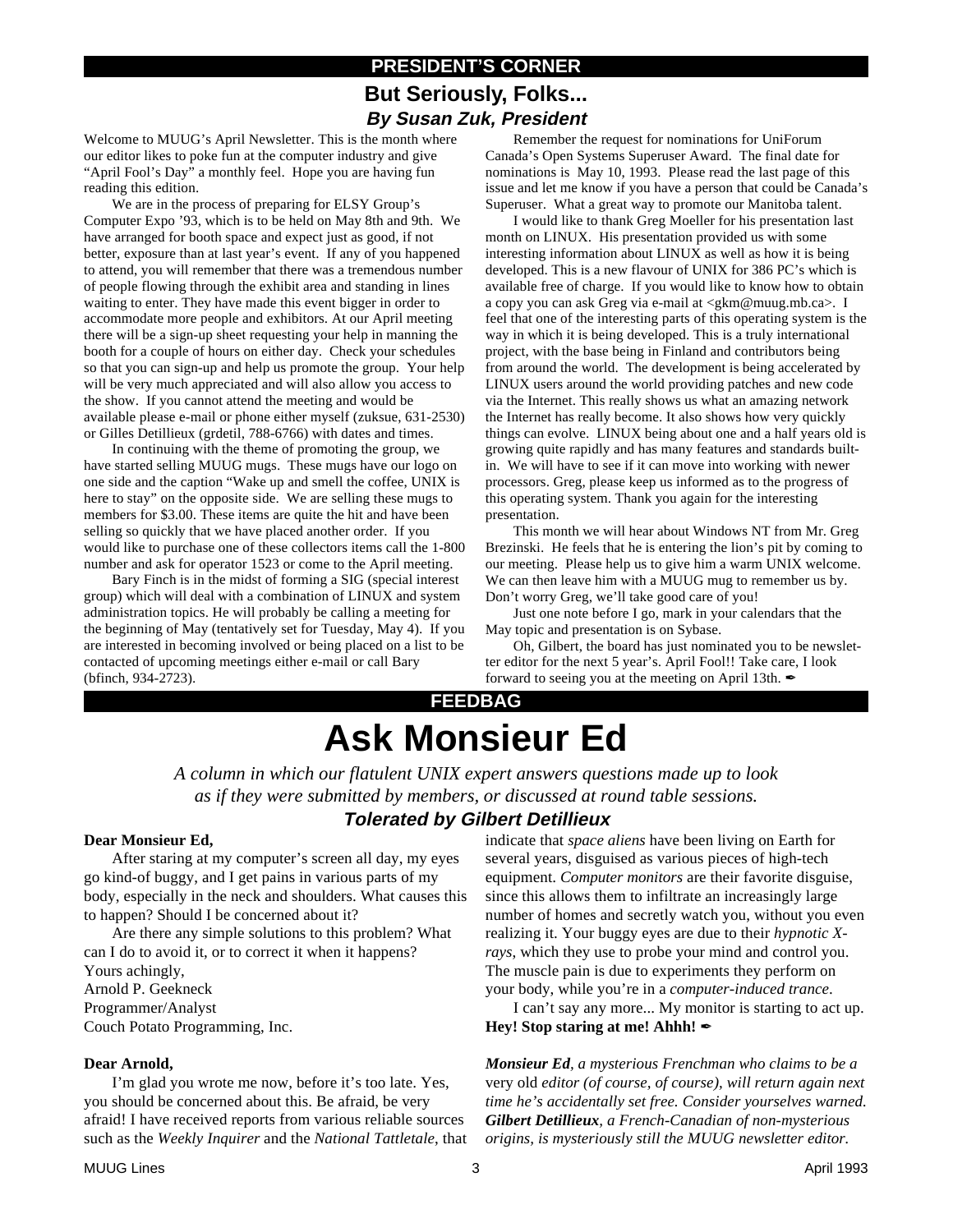### **REVIEW The Intel Pantheon**

*Continued From Page 1*

For those of you who believe that working with RAID technology is like playing with fire, Intel has the Prometheus SCSI controller which can be chained with up to 6 Eagle drives.

What about multimedia support? The Pan audio card sounds much too reedy, while the Themis video card was judged and found to be wanting. No matter what video drivers we tried, we could never get a proper colour balance. For those of you who will buy this system, we do NOT recommend the Terminus drivers. They make the system perform as if it were planted in the ground.

Hermes, the networking card, supports all of the IEEE Lan standards and includes a built-in V.fast modem. This is truly an outstanding piece of hardware and Intel should be commended. What we still haven't figured out is why we keep seeing pizza delivery people on our doorstep carrying anchovy, black olive, double onion and garlic pizzas 30 minutes after we use the modem.

Overall the hardware has numerous bells and whistles, not to mention a few Sirens.

### **Software**

Following the landmark decision of "Microsoft vs The Rest of the World", the new operating system must be called "Windows NT 3.1" Version 1.0, thus allowing Microsoft a share in all profits. Currently, it is in the early stages of the later pre-beta beta beta spam beta beta test, where every user gets a slightly different version. As part of Intel's generous upgrade policy, everyone will be receiving a copy of the FINAL version of the operating system for free.

The hardware directly supports all standard data types except for booleans. However, booleans can be emulated in software by equating TRUTH and BEAUTY. Boolean values may thus be represented in the Aphrodite Love Unit (ALU), which supports user defined constants of up to 513 millihelens. *(Ed. note: A helen is the unit of BEAUTY needed to launch one thousand chips.)*

To compete in the tough workstation market, the Pantheon machine comes bundled with many software tools. The Icarus emulation package was probably the best we'd ever seen, but it was pulled from the system when Sun threatened a look-and-feel lawsuit. Unnamed sources at Intel have been overheard saying "we went down in flames when Sun put the heat on us." Sun systems are now handled by the Apollo processor emulator.

The C compiler, Poseidon, is fully ANSI compliant, but really shines in its enhanced mode. Our tests of the trident() call, for example, show an almost 3 fold increase in speed over the standard fork(). We were shocked, however, when we saw the results from the tutorial programs for this particular system. Instead of the pleasant "Hello, world", Poseidon's output was "WHAT FOOLISH MORTAL DARES TO DISTURB ME?" Fishy, no? In fact, a number of the sample programs would go nonlinear and attack Andromeda (the network file system). Fortunately, the compiler and operating system teams provided Perseus (the memory manager) to deal with these errant C monsters.

Cassandra is a fully Oracle compatible RDBMS. It out does Oracle in a number of areas. Cassandra is fully peerto-peer capable and is capable of running on a distributed system when coupled with Andromeda and Heracles. For some odd reason, Cassandra is at her best when Apollo is up in the background. Although Cassandra is as gifted as Oracle, we found ourselves disbelieving the reports that were generated.

Heracles, one of the stronger points of the system, does a heroic job of handling communications tasks like FTP, Telnet, and mail. Fault-tolerance of Heracles does leave something to be desired. We noticed that if the Iphitus layer dies, Heracles reacts oddly. Andromeda runs acceptably, but the installation process is very straining.

Task management in the operating system is done by the Hades and Charon daemons. Inactive processes are collected by Charon in a similar fashion to lazy-writing. (Charon would be better described in this context as a faerie process.) Those scavenged process are handed off to Hades for long duration storage. Perseus interacts well with Charon and Hades, but has a very nasty habit of killing the Medusa WORM drive.

As impressed as we were with the other tools, the Cerebus security system was a let down. On the surface, the triple-threaded package should out perform all others on the market. Unfortunately, our tests showed some serious flaws. "It's a real dog," one dissatisfied tester proclaimed, "I went through hell to get some files that slipped past it."

If you are thinking about double-clicking the Pandora icon, DON'T! Just trust us on this one.

### **Winding Down**

Shortly after our investigation of the system, we contacted Thomas Bulfinch, supposedly the leader of the Pantheon development team. We expressed our concerns about the lack of orthogonality of the system — subsystems are drawn from a variety of historical pantheons. Dr. Bulfinch, rather confused, demanded to know was "orthogonality" meant. When we explained, he told us that architecture consistency was against written company policy at Intel. "In any case," he continued, "Intel believes that its 'Pantheon' trademark provides sweeping claims to participants of all mythologies, past and present." Finally, as an afterthought, he denied the existence of the Pantheon project.

Intel has its work cut out for it. However, removal of the rather major bugs from this system will allow this neoclassical architecture to be appreciated by everyone, even if it's all Greek to you. It is a bold entry into the belief-based arena. Intel's head start may prove to be unbeatable; the Pantheon improves as more people believe in it.

A reliable source has told us that several students at the M.I.T. Center for Industrial Theology are praying for quick application ports.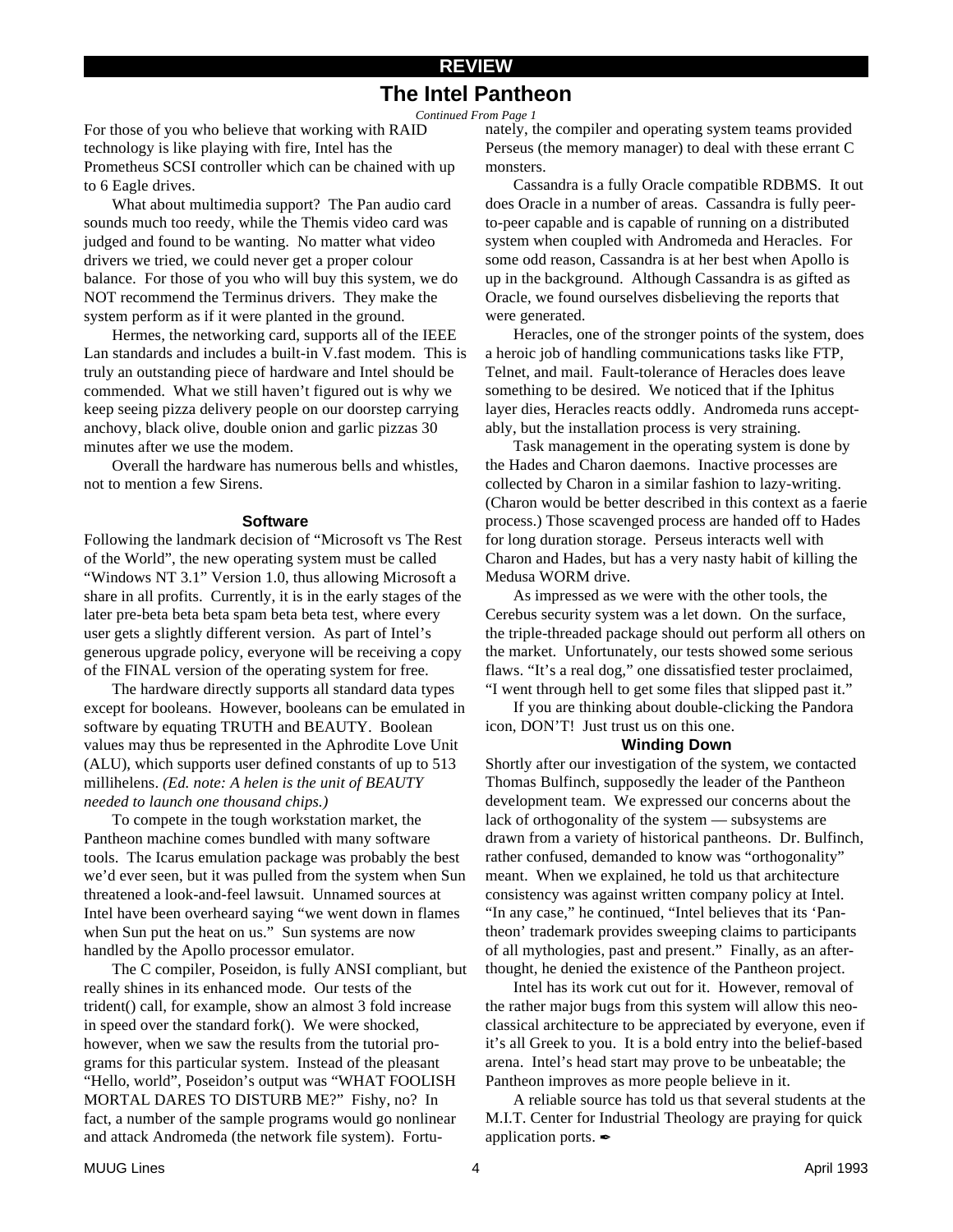# **Writing Software for Portability, Part 2**

### **By Gilbert Detillieux, Info West Inc.**

Last time, we looked at how to structure a program to improve portability. By breaking it up into small, independent modules, and isolating system specific code to just a few low-level modules, you make it more portable. Even more important to assure portability is the way we use data structures and data types. We will now look at certain considerations in using data in memory, and more importantly, how to use them in data files.

### **Data Types and Structures in Memory**

Abstract data types can be used in many languages, to help clarify or restrict the processing we do on that data. We also can make use of this on data whose representations may change, to simplify such changes. In C, system header files define many such data types (time\_t, uid\_t, etc.), so we don't need to worry about the internal representation, which may change from system to system. Likewise, we also can define our own data types (e.g., typedef long int acctnum\_t).

You should never make assumptions about the size of data types and objects in memory, as these are machine (and compiler) specific. It may not even be safe to assume that a character takes one byte, if your code is to support international character sets. Also use named constants for array sizes and counts. If the system headers define some of these (buffer sizes, maximum number of files), use them; otherwise, define your own. In C, always use "sizeof" to specify sizes, when you need the size of a variable. For example, use malloc(NCHRS\*sizeof(char)) rather than  $m$ alloc(80) – hard-coded constants for sizes are always a sign of trouble.

For structured data types, there are some extra considerations. Element sizes, alignment of elements and padding can all vary with machine or compiler. Don't assume padding is done or not, or how it's done. With unions (variant records in Pascal), don't assume a particular alignment of the various members. Of course, you can't easily determine the overall size of a data structure in a portable way (other than using "sizeof" in C). If you're concerned about keeping the size of structures down to a minimum, you can assume that the best way to do that is to put all the largest elements first, then work your way down. This will reduce the amount of padding that might be introduced, and shouldn't hinder portability in any way. (In C, it's probably safe to assume the following size order: doubles, floats, pointer types, longs, ints, shorts, then chars.)

There might be restrictions on how you can allocate data, and the size that you can allocate. Avoid allocating data in a way that isn't supported by all compilers (for example, initialized automatic arrays are supported by some compilers but aren't standard, and register types supported can vary with compilers). Some architectures have restrictions on the size of particular objects – automatic variables may be restricted by the size of a stack frame, or static or dynamic data may be restricted by the maximum size of a data segment.

### **Data File Formats**

All this data has to come from somewhere, and may have to go somewhere else. This usually means data files. You may have to design your own data file formats, and these should be designed with portability in mind too. This should be based on usage – decide what data must be kept, for what purpose, and for how long, then define your format accordingly. Consider using text files for permanent data storage, as this is not only far more portable, but more versatile, flexible, and maintainable. There are lots of existing programs that you can use to edit, filter, search, and sort these files, and their format is less tied to program code changes.

Use binary files only if you have to, due to space or time constraints (i.e. if you need a more compact representation, or if conversion to/from internal representation would be too slow). Clearly define the data types you are using, their size, representation, and even bit and byte ordering. Unlike for data types in memory, where it was better not to make assumptions about internal representation, here we must know exactly how everything is stored, so the data can be treated consistently, regardless of which program, machine, or operating system is involved.

For data structures in files, use explicit data types. (In C, use short int, or long int, rather than just int, which is more machine specific.) Avoid automatic padding between elements by ordering them carefully. Or you might want to introduce explicit pad bytes to force a particular alignment; this also allow for growth if you have to add new elements later. Define clearly any assumptions you make about element sizes and offsets, and test this out with the various compilers you will use.

### **A Little Bit of Magic**

It's a good idea to start each file with a "magic number" or "magic string" which can be used to identify uniquely the type of a file. The value you pick is arbitrary, but should be long enough (four bytes or more), and unique. If you use an integer magic number, you can use the bit pattern in your code to determine the bit and byte ordering in the file automatically (e.g. 1234 v.s. 4321). A magic string is perhaps more portable, and can be used for both text files (e.g. "%!" in PostScript files) or binary files (e.g. GIF87 in GIF files).

Version numbers in files are useful as well, to identify variations in a file's format. A major version number change could indicate a significant format change (or you might want to change the magic number if the files are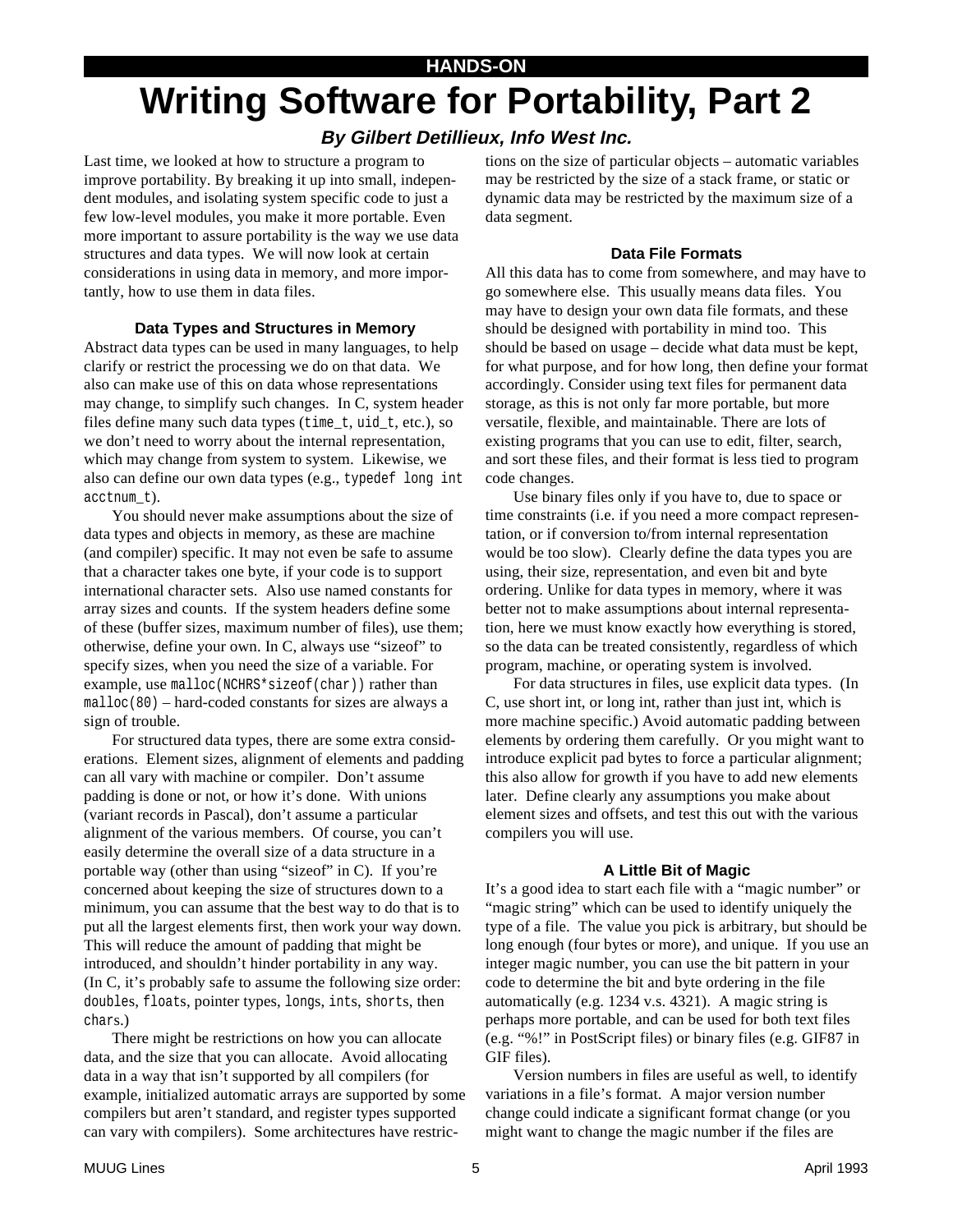### **HANDS-ON**

incompatible), while a minor version number change would indicate a small change that doesn't affect the format (e.g. new data stored in former pad bytes). Version numbers also could indicate the presence or absence of sections, allowing changes and additions to the file's contents while still maintaining compatibility.

### **Avoiding Obsolescence**

As much as possible, your programs should handle all file versions, so old data files aren't made obsolete by program changes. If it's feasible, data files can be converted on the fly when your program loads an older file, or one from a different system. Failing that, conversion programs should be provided, to support file formats for all versions, systems, and machines. Remember that data files are likely to outlive the programs that created them, and it may be important to continue to support them.

In a way, file formats are like protocols – you should stick to a standard, define it clearly, and plan for future

growth. Use industry standards where possible (e.g. ASCII or ISO character sets, IEEE floating point format, Sun's XDR standards), or define your own if you have to, but do so carefully. And most importantly, document everything you do (data types, structures, file formats, versions supported, conversions, defaults for missing data, etc.), keep these documents consistent with your code, and make them available to everyone who needs to know.

There is no simple formula to assure portability of software and data. Choosing languages and systems that are portable is an important step, but that isn't enough. You have to plan for future growth in machines, systems, and in your own software. Think about portability from the start. Define and stick to standards, but also be flexible – use an open-ended design to allow for unforeseen changes. And document, document, document!

*Gilbert Detillieux would like to apologize to any readers who scanned this article looking for a punch line.* :-)

## **HARDWARE DL-232 — A New Standard**

### **By Dave Lyons**

*Submitted by Tom Dubinski (From: Rupa Schomaker, newsgroup: rec.humor.funny)*

I may never understand how the designers of the RS-232 "standard" for serial communication managed to use 25 wires where only 3 are really necessary. Maybe they made a deal with the companies that make cables, connectors, and switch boxes...I just don't know.

Well, I thought of a few things that the RS-232 standard lacks, and since there are already so many extra signals, a few more can't hurt anybody, right? Heck, let's go for 50-pin connectors and cables and add the following new signals. (Just to make sure this isn't compatible with any old equipment, all OLD signals are moved up one pin number (Carrier Detect becomes 9 instead of 8, etc., and pin 25 goes to pin 1).

### **Pin Name Description**

| 26 | <b>XCAT</b>  | Should be connected to chassis of devices. Used with the<br>next two signals, this provides protection against cats who |
|----|--------------|-------------------------------------------------------------------------------------------------------------------------|
|    |              | haven't learned not to walk on floppy disks or serial                                                                   |
| 27 |              | equipment.<br>CATGND Cat ground. Used with pin 26. This signal should be                                                |
|    |              | connected to another part of the chassis or the tabletop.                                                               |
| 28 | <b>CTD</b>   | Cat detect.                                                                                                             |
| 29 | SD           | Self-destruct. This signals causes the device to destroy<br>itself.                                                     |
| 30 | <b>SDACK</b> | Self-destruct acknowledge. Acknowledges that the device<br>has destroyed itself.                                        |
| 31 | <b>VADIC</b> | This signal indicates to a computer that the device on the                                                              |
|    |              | other end is a modem that uses VADIC protocol. (Note:                                                                   |
|    |              | CompuCenter Iowa users should jumper this signal to SD                                                                  |
|    |              | and then buy a decent modem.)                                                                                           |
| 32 | STBIT1       | Stutter bits. With pin 33, sets the number of "stutter bits" (0                                                         |
|    |              | to 3 of them) to be included before each byte transmitted.                                                              |
|    |              | This may reduce the number of people who feel inferior to                                                               |
|    |              | computer equipment by showing them that computers have                                                                  |
|    |              | problems communicating with each other.                                                                                 |
| 33 | STBIT2       | (See above.)                                                                                                            |

|                                                      |             | schömaker, newsgroup. rec.numor.junny/                                                                                                                                         |  |  |
|------------------------------------------------------|-------------|--------------------------------------------------------------------------------------------------------------------------------------------------------------------------------|--|--|
| 34                                                   | <b>CABR</b> | Cable ready. It's not enough to know that the Data Set is<br>ready (DSR) and the Data Terminal is read (DTR). We also<br>need to know that the CABLE connecting them is ready. |  |  |
| 35                                                   | <b>GRR</b>  | Gremlins ready. Not everybody knows it, but there are little<br>green guys inside most modern computer equipment. Most                                                         |  |  |
|                                                      |             | of the time they sleep, but other times they cause trouble.<br>The next 6 signals are for dealing with gremlins.                                                               |  |  |
| 36                                                   | 220A        | Used with pin 37, supplies 220 volt power for the gremlins'                                                                                                                    |  |  |
|                                                      |             | air conditioning. On hot days when gremlins can't sleep,                                                                                                                       |  |  |
|                                                      |             | applying power to these pins may solve your problems.                                                                                                                          |  |  |
| 37                                                   | 220B        | (See above.)                                                                                                                                                                   |  |  |
| 38                                                   | 110H        | 110 volts, hot side. When the 220 volt power doesn't help                                                                                                                      |  |  |
|                                                      |             | and gremlin problems persist, use this with pin 39 to supply                                                                                                                   |  |  |
|                                                      |             | 110 volts for the gremlins' TV and video game center.                                                                                                                          |  |  |
| 39                                                   | 110N        | 110 volts, neutral side.                                                                                                                                                       |  |  |
| 40                                                   | <b>MOON</b> | Indicates the phase of the moon. Sometimes solves                                                                                                                              |  |  |
| 41                                                   |             | mysterious problems.                                                                                                                                                           |  |  |
|                                                      | <b>LHI</b>  | Pins 41 through 45 can be used to implement the "like"<br>protocol when the normal RTS/CTS protocol isn't enough.                                                              |  |  |
|                                                      |             | This one means "Like HI" and is used to establish a                                                                                                                            |  |  |
|                                                      |             | connection.                                                                                                                                                                    |  |  |
| 42                                                   | LHTY2       | Like HI to You Too. Acknowledges pin 41.                                                                                                                                       |  |  |
| 43                                                   | <b>LLTT</b> | Like Listen To This. Requests permission to send data.                                                                                                                         |  |  |
| 44                                                   | LOK         | Like OK. Grants permission to transmit data.                                                                                                                                   |  |  |
| 45                                                   | LWOW        | Like WOW. Acknowledges receipt of data.                                                                                                                                        |  |  |
| 46                                                   | HEY         | Pins 46 to 50 may be used to implement the "Eighties"                                                                                                                          |  |  |
|                                                      |             | protocol when RTS/CTS and "Like" protocols won't do the                                                                                                                        |  |  |
|                                                      |             | job. This signal is similar to RTS (Request to Send).                                                                                                                          |  |  |
| 47                                                   | NP          | No Problem. Acknowledges HEY.                                                                                                                                                  |  |  |
| 48                                                   | HUH?        | Signals that data was not received correctly (possibly                                                                                                                         |  |  |
|                                                      |             | wrong number of stutter bits).                                                                                                                                                 |  |  |
| 49                                                   | YEAH        | Acknowledges data received.                                                                                                                                                    |  |  |
| 50                                                   |             | KMG365 Like YEAH, but for avid Emergency One fans.                                                                                                                             |  |  |
| That makes 50! Let's hear your suggestions for MORE  |             |                                                                                                                                                                                |  |  |
| serial signals. Maybe we can get 100 and REALLY make |             |                                                                                                                                                                                |  |  |

the cable manufacturers happy.  $\angle$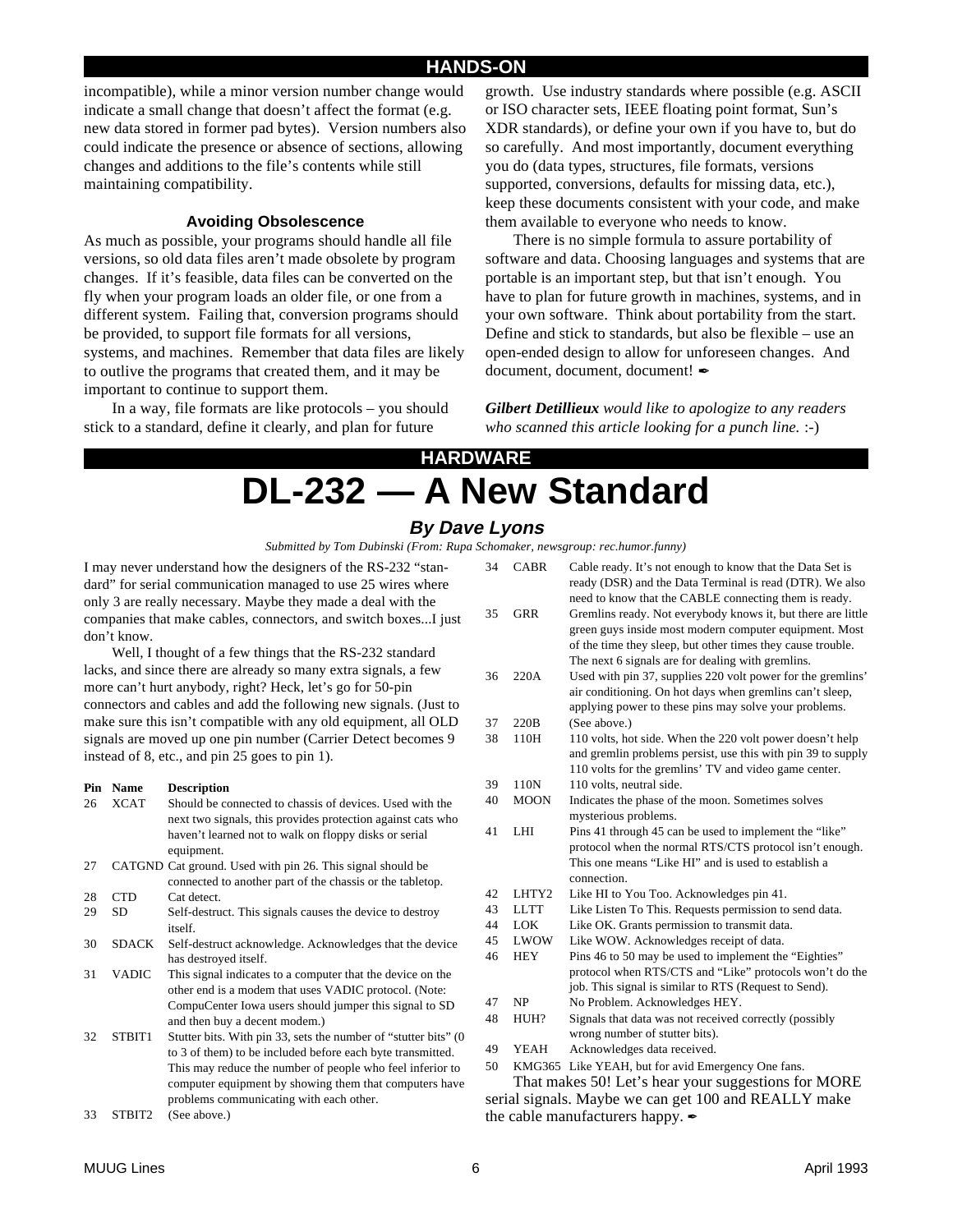# **THE MISFORTUNE FILE The Perils of Hardware Installation**

### **Submitted by Daniel John Little <danl@aeris.muug.mb.ca>**

*This story has appeared in various Usenet news groups and in print in several publications.*

Greetings, dear reader. Today we bring you a hardware installer's accident report that was printed in the newspaper of the English equivalent of the Worker's Compensation Board.

### Dear Sirs,

I am writing in response to your request for additional information in Block 3 of the accident reporting form. I put "Poor Planning" as the cause of my accident. You said in your letter that I should explain more fully and I trust that the following details will be sufficient.

I am a computer hardware contractor by profession. My latest assignment involved replacing a client's old minicomputer hardware. Due to technological advancement, the new hardware was compact and light-weight which allowed me to install it on my client's premises with no difficulties. However, removing the old CPU presented a few problems. Since the installation of the old CPU 12 years ago, the building had been totally remodelled and the box could no longer be removed via the stairs or elevator. My client did have access to the roof and I decided to lower the CPU by using a pulley which, fortunately, was attached to the building at the 10th floor.

Securing the rope at ground level, I went up to the roof and swung the CPU out. Then I went back to the ground and untied the rope, holding it tightly to insure a slow descent of the 500 pound piece of hardware. You will note in Block 11 of the accident reporting form that my weight is 135 pounds.

Due to my surprise at being jerked off the ground so suddenly, I lost my presence of mind and forgot to let go of the rope. Needless to say, I proceeded at a rather rapid rate

up the side of the building. In the vicinity of the fifth floor, I met the CPU which was now proceeding in a downward direction at an equally impressive rate of speed. This explains the fractured skull, minor abrasions and the broken collarbone, as listed in Section 111 of the accident reporting form.

Slowed only slightly, I continued my rapid ascent, not stopping until the fingers of my right hand were two knuckles deep into the pulley, which I mentioned in paragraph 2 of this correspondence. Fortunately, by this time I had regained my presence of mind and was able to hold tightly to the rope in spite of the excruciating pain I was now beginning to experience.

At approximately the same time, the CPU hit the ground - and the guts fell out of the box. Now void of the weight of its internals, the box weighed approximately 50 pounds. I refer you again to my weight in Block 11. As you might imagine, I began a rapid descent down the side of the building.

Again, in the vicinity of the fifth floor, I met the box coming up. This accounts for the two fractured ankles, broken tooth, and severe lacerations to my legs and lower body.

Here my luck began to change slightly. The encounter with the box seemed to slow me enough to lessen my injuries when I fell into the pile of boards and chips, and fortunately, only three vertebrae were cracked.

I am sorry to report, however, that as I lay there in pain I again lost my composure and presence of mind and let go of the rope.

Sincerely,

Policy XYZ 23456789.

### **Announcement MUUG Mugs Are Here**

The Manitoba UNIX User Group has ordered an additional 96 custom designed coffee mugs, which bear the group's name and logo on one side. These mugs will be used as thank-you gifts for group members and other local speakers who give presentations at our meetings. They will also be used as promotional items at computer shows such as the upcoming MWCS Computer Show in May.

In addition to that, we will be offering them to MUUG members



and friends at cost, as was mentioned at the last meeting. Cost is still a mere \$3.00 per mug. Many people at the last meeting indicated an interest in buying these mugs. If you missed the last meeting, don't worry – it's not too late to get a mug for yourself. We will have a quantity of them on hand at the March meeting.

So there's another good reason to come on out to the meeting!